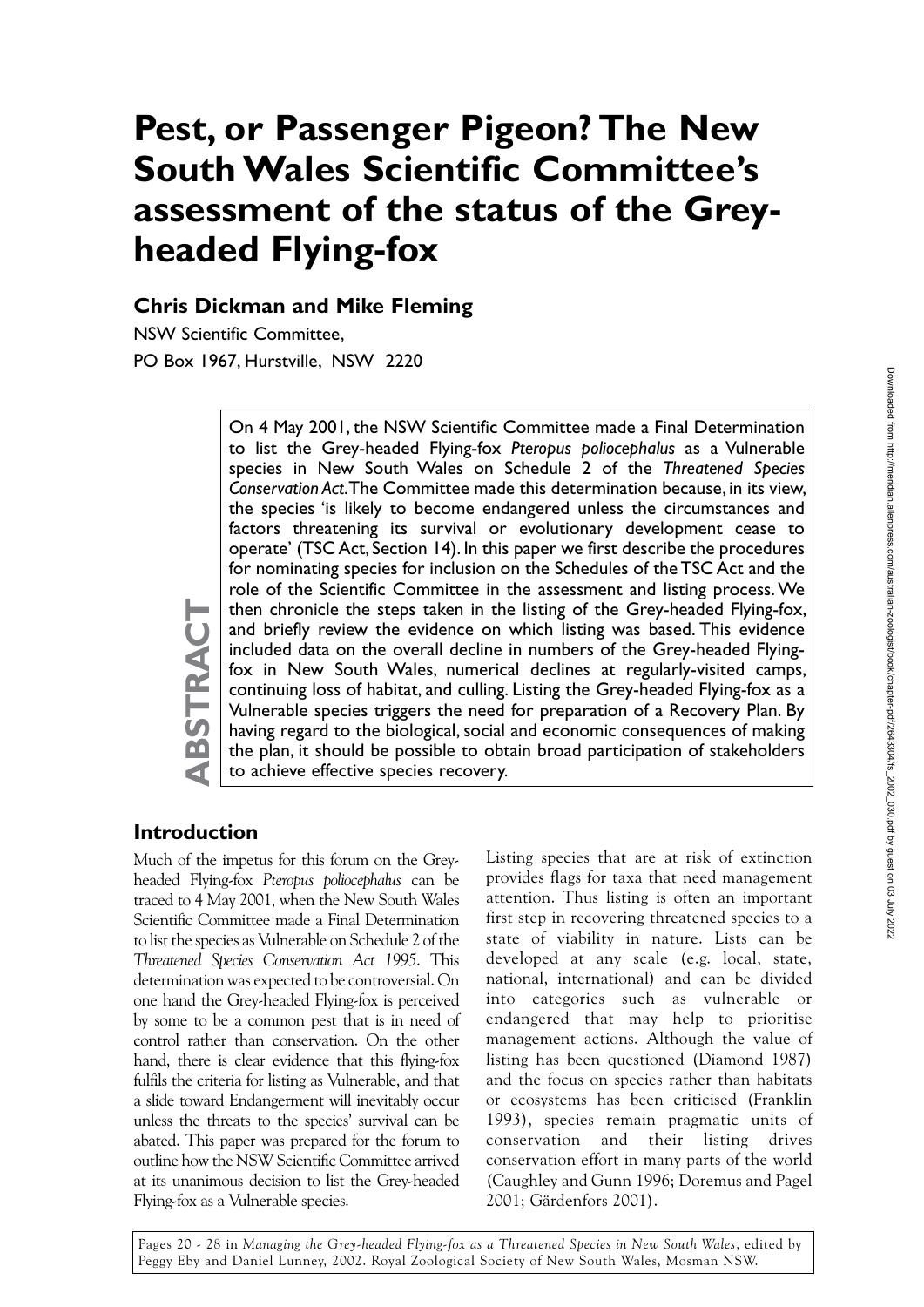In New South Wales threatened species can be listed as Endangered, Vulnerable or Presumed Extinct (not located in nature over the last 50 years) on the Schedules of the *Threatened Species Conservation Act 1995 (TSC Act)*. In this paper we describe the process for nominating species for inclusion on the Schedules of the Act, the role of the Scientific Committee in the assessment and listing process, and the steps leading to the listing in May 2001 of the Grey-headed Flying-fox *Pteropus poliocephalus* as a Vulnerable species on Schedule 2 of the *TSC Act*. We also review the evidence used to evaluate the status of the Grey-headed Flyingfox, and the implications of listing. In 1932 Francis Ratcliffe estimated that the numbers of Greyheaded Flying-fox were in the order of "many millions" in eastern Australia. Numbers in 2001 are much less than in Ratcliffe's day, and are continuing to decline. Rate of decline provides a reliable indication of the likelihood of extinction, irrespective of starting population size (Caughley and Gunn 1996; Dickman 1996). The demise in 1914 of the Passenger Pigeon *Ectopistes migratorius*, once the world's most abundant bird, is a salutary reminder of how rapidly extinction can occur (Quammen 1996). This event also provides a lesson that we should manage the Grey-headed Flying-fox now while recovery is possible.

# **Consideration of issues under the NSW Threatened Species Conservation Act**

The *Threatened Species Conservation Act 1995* sets out the definitions and criteria that are used to assess the conservation status of a species that has been nominated for listing on the Schedules of the Act. A species may be listed as Endangered (Schedule 1) or Vulnerable (Schedule 2) depending on the likelihood of extinction. Species listed on either Schedule are collectively known as threatened species.

A species can be listed as Endangered if it meets one of three criteria. The first two criteria are for species still surviving while the third deals with extinct species. A species is considered Endangered if it will become extinct in NSW unless the factors or circumstances that are currently threatening its survival are stopped or either its population size or habitat has been reduced to a level that places it in immediate danger of extinction (Section 10, *TSC Act*). A Vulnerable species is defined simply as a species that will become Endangered if the current threats to its survival are not stopped (Section 14, *TSC Act*).

The Scientific Committee established under the *TSC Act* determines if a species meets the criteria for listing. This Committee consists of 10 scientists with expertise in biology, ecology and population genetics that have been drawn from specified institutions, government agencies and independent professional bodies (Section 129, *TSC Act*). The Committee forms an opinion about the status of a species by reviewing the nomination, seeking any available scientific studies, seeking expert advice, commissioning additional scientific studies and consideration of other listing processes at a State or federal level (Dickman 1997). The Scientific Committee's decisions are made independently of the Minister for the Environment and consideration of social and economic issues forms an integral part of the Recovery Planning process that follows listing, but under the Act they are not considered in the listing process.

The Scientific Committee can receive nominations from any member of the public to list a species on the Schedules of the *Threatened Species Conservation Act.* Nominations come in about equal numbers from individuals, organisations with an interest in conservation and from government and local government bodies. The Scientific Committee also generates its own proposals when reviewing the Schedules or rewriting an existing proposal. A nomination can be rejected by the Scientific Committee on a number of grounds, including the information supplied being insufficient or vexatious (Section 21, *TSC Act*).

After consideration of a nomination, the Scientific Committee prepares a Preliminary Determination that is placed on exhibition for at least 35 days and submissions are invited from the public. Before making a Final Determination the Committee must take into consideration all submissions that have been received for a Preliminary Determination (Section 21, *TSC Act*). Once a Final Determination has been made, the result is published in the Government Gazette and state-wide and appropriate local newspapers (Section 24, *TSC Act*).

# **The Grey-headed Flying-fox Chronicles**

The nomination to list the Grey-headed Flyingfox *Pteropus poliocephalus* as a Vulnerable species was received in December 1997 and the Scientific Committee sought advice from a range of specialists on the nomination and the information contained within it. The nomination was based on the apparent drop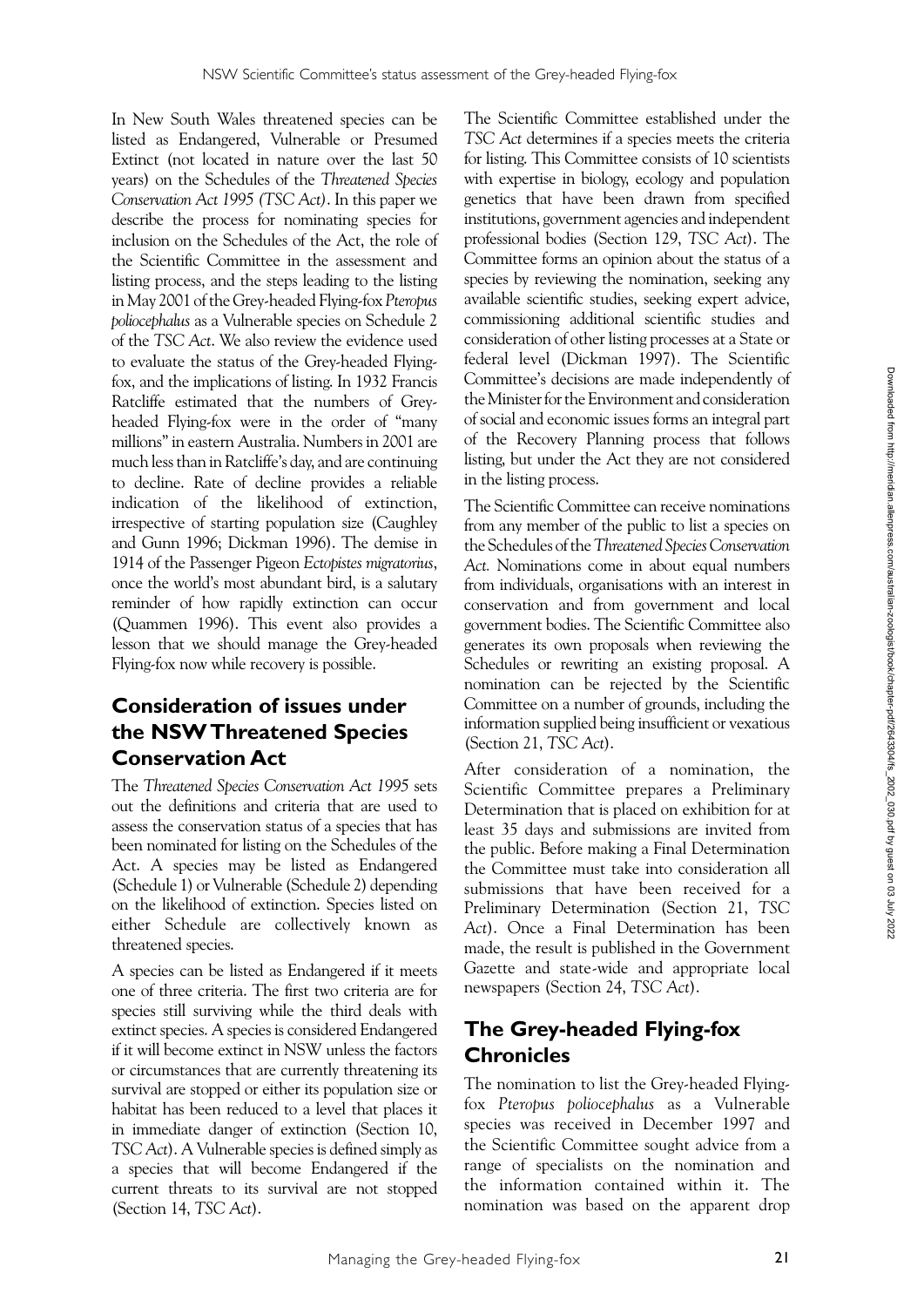in the total number of flying-foxes from previous estimates and concern over the rapid clearing of critical winter habitat in south-eastern Queensland and north-eastern New South Wales.

This process of seeking external advice can move quite slowly, particularly when a number of different views about a nomination become apparent. With the nominator's agreement the assessment process was deferred for nine months to allow for additional counts to be made of the population size.

During this time there were a number of other assessment processes happening in parallel to determine the status of the Grey-headed Flyingfox. At the national level, Environment Australia had organised a number of expert meetings to consider the status of bats in Australia and this led to the publication of The Bat Action Plan in May 1999 (Duncan *et al*. 1999). This publication gives the national status of the Grey-headed Flying-fox as Vulnerable, but as yet this species has not been listed under the Commonwealth *Environment Protection and Biodiversity Conservation Act* (1999) and is still being considered by the Commonwealth Threatened Species Scientific Committee.

The Victorian Scientific Advisory Committee formed under the *Flora and Fauna Guarantee Act 1988* was also considering a nomination of the Grey-headed Flying-fox in that State. Like the NSW legislation, the Victorian Act has to consider only the portion of the population that is found within Victoria, and the Scientific Advisory Committee published in May 2000 a preliminary recommendation to list the species as Vulnerable.

Further research was also conducted during this period, especially on providing population estimates using coordinated counts of all known Grey-headed Flying-fox camps both in New South Wales and Queensland, plus work on the ecology of the species during winter when it is largely concentrated in south-eastern Queensland (Eby *et al*. 1999).

In April 2000, a one day workshop was held at Sydney University to discuss the status of the Grey-headed Flying-fox. This workshop came about because the Australasian Bat Society conference was held in the Hunter Valley during the previous week and this brought to NSW most of the Australian experts on flying-

foxes. Participants were asked to provide a written paper on some aspect of the Greyheaded Flying-fox and these were discussed in a round table manner on the day. These papers formed the basis of the workshop proceedings that were made available through the Society's webpage (*http://batcall.csu.edu.au/batcall/abs/ home.htm)*. Some flying-fox experts were not able to make the workshop and their written input was sought as well.

Based on this accumulated body of information, the NSW Scientific Committee proceeded to prepare a Preliminary Determination to list the Grey-headed Flying-fox as a Vulnerable species, and this appeared on 17 November 2000 with an exhibition period lasting until 5 January 2001. Notices of the Preliminary Determination were published in 27 newspapers circulating throughout the known and likely range of *P. poliocephalus*. Over 400 submissions were made to the Scientific Committee about the Preliminary Determination, which represents the second best response from the public consultation process to any matter nominated to the Committee. These submissions ranged from one page form letters stating a for or against view through to lengthy ones prepared by consultants on behalf of organisations. It was the submissions between these extremes that usually were of most use to the Scientific Committee as they contained personal observations on trends in flying-fox numbers and local information on threatening processes that were operating. A number of submissions also contained detailed data on the impacts and economic consequences of flying-foxes and, while this information could not be considered under the Act by the Scientific Committee in relation to listing, it will provide valuable input to the Recovery Planning process.

After consideration of all public submissions, the Scientific Committee proceeded to a Final Determination to list the Grey-headed Flyingfox as Vulnerable on 4 May 2001 (Appendix 1). The Determination sets out the Committee's view that there has been a dramatic decline in the population size of the Grey-headed Flyingfox and that several threatening processes, including clearing of winter habitat, fragmentation of native food sources, 'recreational' shooting and the direct culling of animals are leading directly to the species becoming endangered.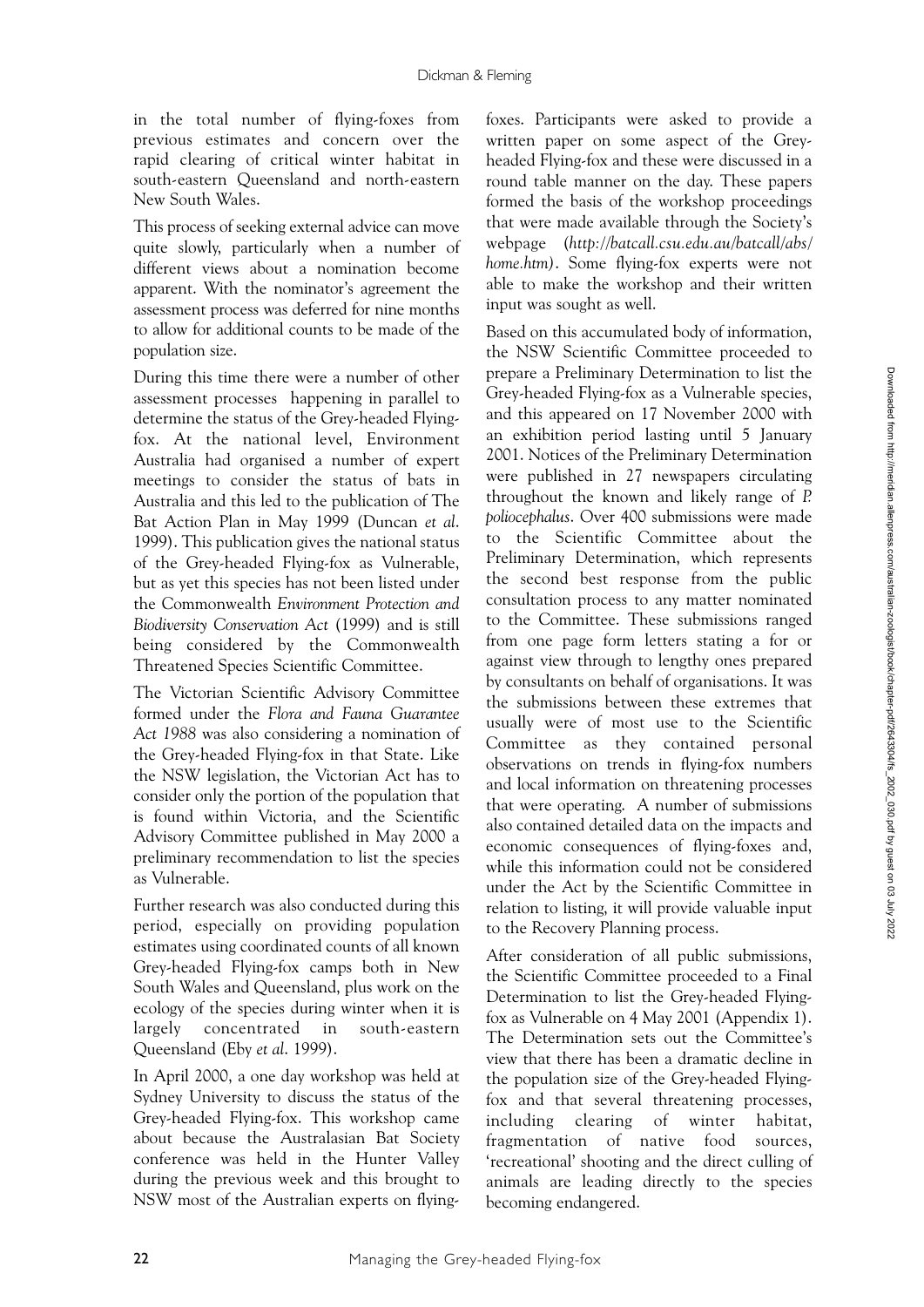# **How robust is the Final Determination?**

The Scientific Committee must ensure that a species meets the criteria set out in the *Threatened Species Conservation Act* before it can be listed on the Schedules. For a Vulnerable species the wording of Section 14 of the Act states:-

"A species is eligible to be listed as a vulnerable species if, in the opinion of the Scientific Committee, the species is likely to become endangered unless the circumstances and factors threatening its survival or evolutionary development cease to operate."

There are no absolutes or numbers or thresholds set down in the NSW legislation to define Vulnerable or Endangered, and this is appropriate for criteria that must cover fauna from invertebrates to mammals and plants from fungi to flowering plants. The important matters to be established are that there has been a decline in the population within NSW and if the factors which have caused that decline continue to affect the species within the foreseeable future, then the species continues to be endangered and will move from having a status of Vulnerable to an Endangered status.

For most fauna, there is no baseline observation of an original population size on which to measure population decline, and reduction in range and/ or habitat is often used as a surrogate measure. Uniquely, the flying-foxes are a group where baseline studies were conducted in the 1930's by Francis Ratcliffe and his scientific work gives an insight into the numbers of flying-foxes that were present, even after the clearing of the "Big Scrubs" of the NSW coastal plain (Ratcliffe 1931, 1932). Research during the 80's provided an estimate that was much lower than Ratcliffe's "many millions" but the species was still considered numerous (Parry-Jones 1993). It has only been possible through an enormous collaborative project with many volunteer participants that the intensive counting of all known camps within a few days has been able to produce the most accurate measure of the current population (Eby *et al*. 1999). It may also be a sad reflection of the status of the species that it is now possible to count Grey-headed Flying-foxes because the number of camps and their size has been greatly reduced. These three point estimates have large error bars around them but the trend is clear; the Grey-headed Flying-fox is in decline and at a rate that is significant.

The key threatening process for Grey-headed Flying-foxes is the loss of habitat, particularly of the dependent winter nectar sources found in coastal Queensland. The past 20 years have seen urbanisation of the coastal plain from Coffs Harbour to Maryborough with the paperbark swamps being preferentially cleared to make way for canal estates. This transformation has been documented by Carla Catterall and others of Griffith University (Catterall *et al*. 1997) and has impacted on all forest types. There has also been the ongoing loss of the remnant rain forest patches that are favoured by Grey-headed Flyingfoxes for camps. This is partly because of clearing of the floodplains for further sugar cane production and partly because urbanisation and camps do not mix. This clearing of habitat continues unabated despite the provisions of the *Native Vegetation Conservation Act* in NSW.

The impact of culling on flying-fox populations remains a contentious issue even if it is not the major threatening process. The only published information on the rate of cull of Grey-headed Flying-foxes in NSW suggested that 70,000 flying-foxes were being shot each year in the early 90's (Vardon and Tidemann 1995). Licences to shoot flying foxes have been issued by the NSW National Parks & Wildlife Service since 1986 but the returns showing numbers of animals killed are considered to be underestimates of the level of mortality. For a species in decline it is likely that the impacts of culling are more severe now than they were 20 or even 50 years ago because there is now much less feeding habitat available; less habitat for camp sites; the horticultural crops being protected are defended more vigorously as they have a higher market value; and there are greater opportunities for recreational shooting from the large urban areas. These factors all compound to make the individual effects more severe and they are unlikely to abate in the near future.

To assist in decision-making about the status of nominated species, the Scientific Committee often uses the IUCN Red Book assessment of status. The Grey-headed Flying-fox was the first time that we had used this approach on a highly mobile mammal species that had been once very abundant. In many ways this species is more like a migratory nectarivorous bird in its biology. Using the IUCN Red Book assessment is not straight forward and requires careful consideration of a number of key aspects of the biology of the species. In some cases that information is not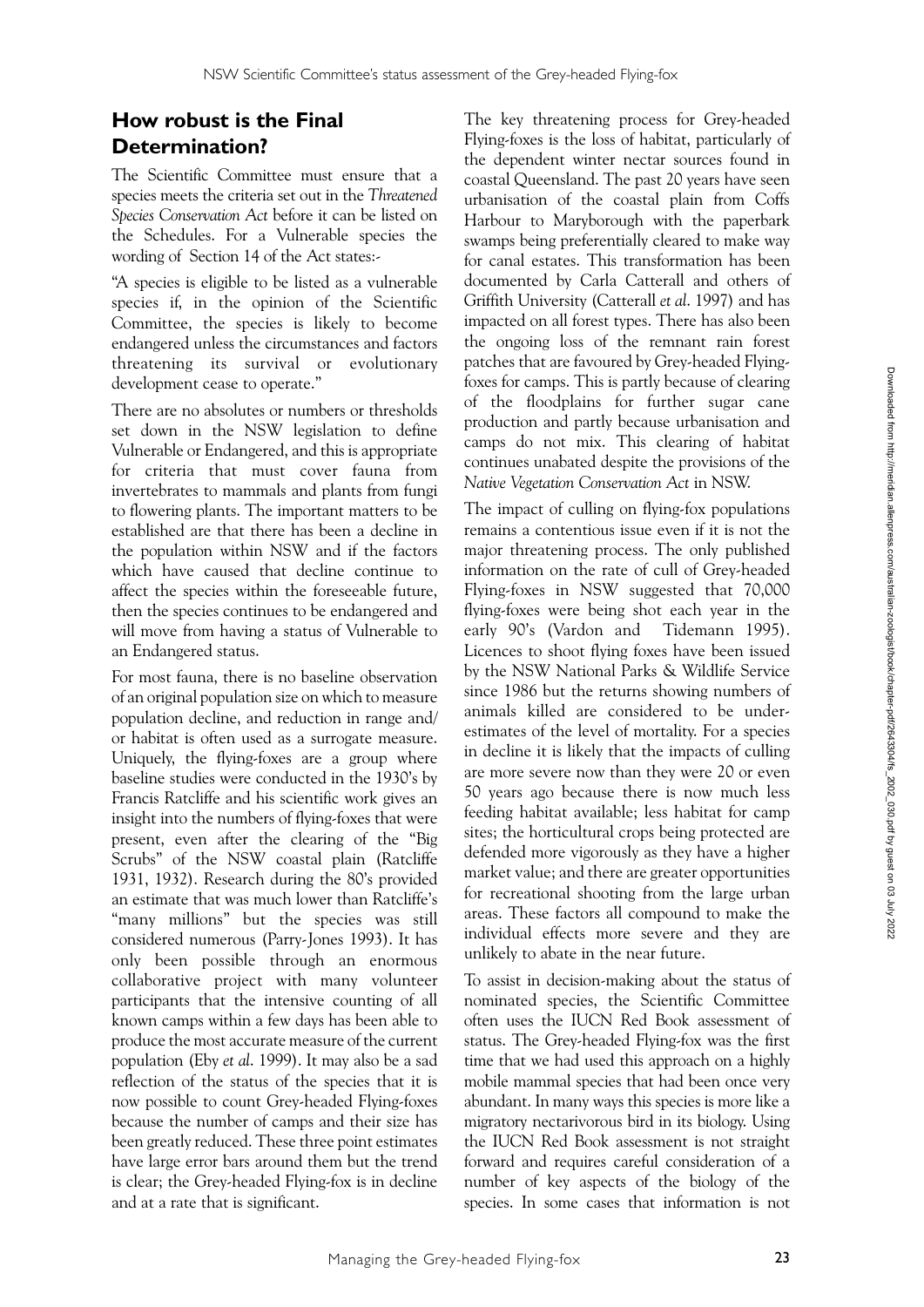available nor readily obtainable, but the IUCN criteria have been tested on a broad range of species and have been shown to be very robust. The internal assessment undertaken by the Scientific Committee gave a status of Vulnerable to Endangered, while a published assessment by Harry Parnaby (2000) placed the species as Endangered at the national level with the NSW population being Critically Endangered.

# **Passenger Pigeons and recovery plans**

The Passenger Pigeon *Ectopistes migratorius* belongs to a different vertebrate class than the Grey-headed Flying-fox, and was indigenous to eastern North America, but its decline provides some instructive parallels with that of *P. poliocephalus*. Two centuries ago the Passenger Pigeon was almost certainly the most abundant species of bird in the world. Several accounts from the late eighteenth century reported that flocks would darken the sky for hours as they flew overhead, and around 1810 ornithologist Alexander Wilson estimated that there were over two billion birds in a single flock (Schorger 1955). The species exploited patches of forest and prairie to obtain seeds, nuts and berries, moving to new patches as old ones became depleted. The species began a precipitous decline in the 1880's due to loss of habitat, a broadscale and concerted culling campaign, and possibly the effects of epidemic diseases and forest fires

(Schorger 1955; Quammen 1996). The last wild bird was shot in 1900, and the last living bird survived in captivity until 1914.

Although the rate of decline of *P. poliocephalus* has been much slower than that of the Passenger Pigeon, and the species still numbers many thousands, the extraordinary demise of the pigeon suggests that we cannot be complacent about the future of the Grey-headed Flying-fox. The Vulnerable listing of *P. poliocephalus* triggers the need for preparation of a Recovery Plan, and this in turn provides the opportunity to address the population decline as well as the impact of the species on producers and other stakeholder groups. Under Section 57 of the *Threatened Species Conservation Act* , the Director-General of the National Parks and Wildlife Service, in preparing a Recovery Plan, must have regard to the objects of the Act, the social and economic consequences of making the Plan, and how to use available resources most effectively and efficiently to achieve conservation goals. The Director-General is also to consider any measures by which the public may co-operate with the conservation goals of the plan.

We are optimistic that the recovery planning process will be an effective and timely instrument to prevent the Grey-headed Flying-fox from becoming Australia's Passenger Pigeon. It should also provide an excellent opportunity for co-operative management that involves all stakeholder groups.

# **Acknowledgements**

Assessment of the status of the Grey-headed Flyingfox was undertaken by the entire Scientific Committee, and we thank all our colleagues on the Committee for their careful considerations and comments on the manuscript. We also thank Sue Chate, the Committee's Executive Officer, for further comments, facilitating discussions, compiling data and preparing replies to the submissions; Greg Richards for helping to organise the workshop at the University of Sydney, and the many experts who provided information to assist the Committee in assessing the status of *P. poliocephalus*.

#### **References\***

\*References cited in the text and used in the Final Determination are given in Appendix 1. Others are given below.

**Caughley, G. and Gunn, A., 1996**. *Conservation biology in theory and practice*. Blackwell Science: Oxford.

**Diamond, J. M., 1987**. Extant unless proven extinct? Or, extinct unless proven extant? *Conservation Biology* **1:** 77–79.

**Dickman, C. R., 1996**. Incorporating science into recovery planning for threatened species. Pp. 63–73 in *Back from the brink: refining the threatened species recovery process*. Ed. by S. Stephens and S. Maxwell. Surrey Beatty and Sons: Chipping Norton.

**Dickman, C. R., 1997**. The nominations process under the NSW Threatened Species Conservation Act. Pp. 19– 25 in *On the brink: your bush, their habitat, our Act*. Ed. by K. Brebach. Nature Conservation Council: Sydney.

**Doremus, H. and Pagel, J. E., 2001**. Why listing may be forever: perspectives on delisting under the U.S. Endangered Species Act. *Conservation Biology* **15:** 1258– 1268.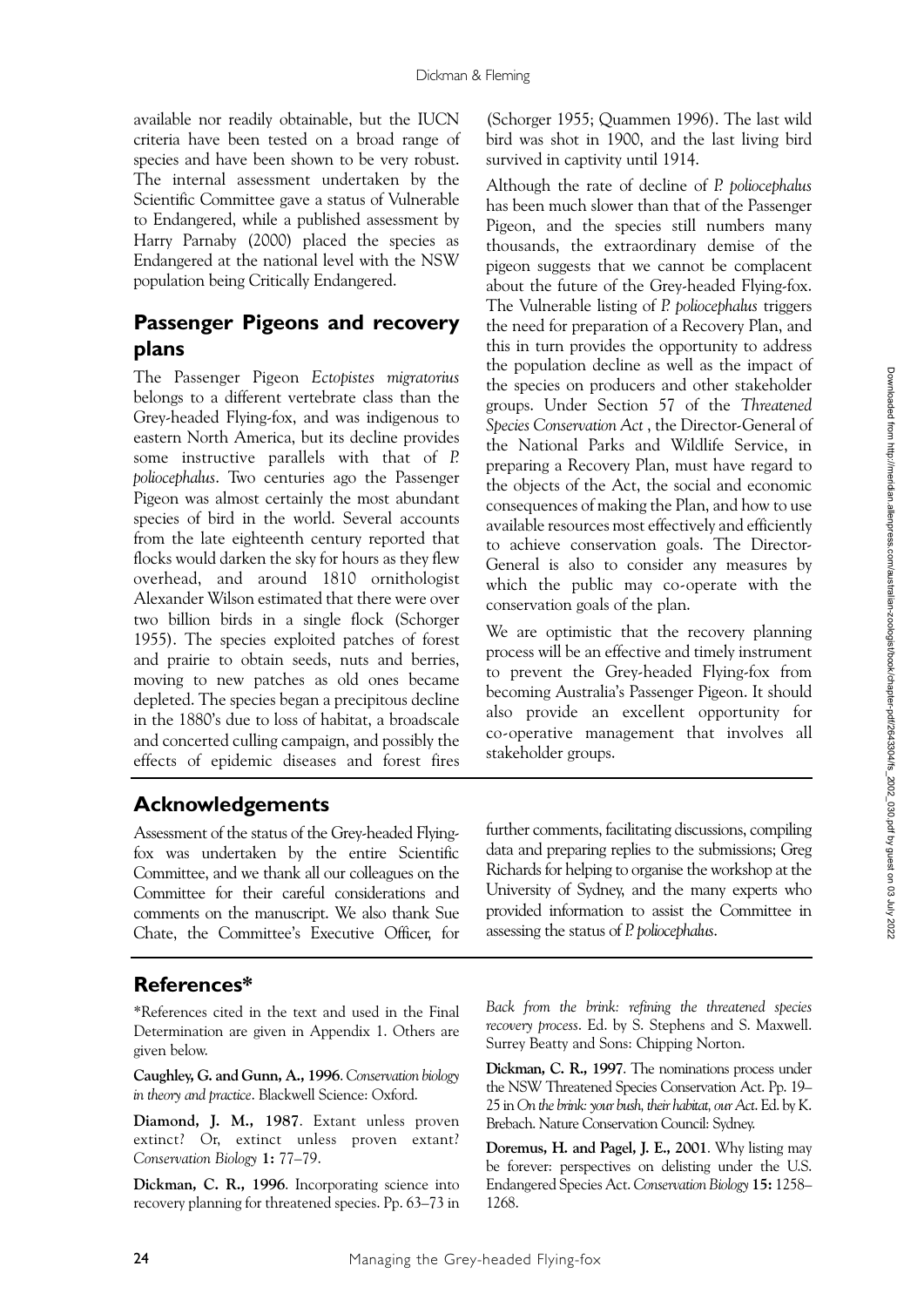**Duncan, A., Baker, G. B. and Montgomery, N. (eds), 1999**. *The 1999 Action Plan for Australian bats*. Environment Australia: Canberra.

**Franklin, J. F., 1993**. Preserving biodiversity: species, ecosystems, or landscapes? *Ecological Applications* **3:**  202–205.

**Gärdenfors, U., 2001**. Classifying threatened species at national versus global levels. *Trends in Ecology and Evolution* **16:** 511–516.

**Parnaby, H., 2000.** Comments on the application of IUCN Red List Categories for evaluating the status of the Grey-headed Flying-fox in NSW. In *Proceedings* 

*of a workshop to assess the status of the Grey-headed Flying- fox*. Eds by G. Richards. Australasian Bat Society: Canberra.

**Quammen, D., 1996**. *The song of the Dodo*. Scribner: New York.

**Ratcliffe, F. N., 1931**. The flying-fox (*Pteropus*) in Australia. *Bulletin of the Council for Scientific and Industrial Research* **53:** 1–80.

**Schorger, A. W., 1955**. *The Passenger Pigeon: its natural history and extinction*. University of Wisconsin Press: Madison.

Set out below is the Final Determination for the Grey-headed Flying-fox that was gazetted on 4 May 2001.

#### **Final Determination**

**APPENDIX**

PPENDIX

The Scientific Committee, established by the Threatened Species Conservation Act, has made a Final Determination to list the Grey-headed Flying-fox, *Pteropus poliocephalus* Temminck 1825, as a VULNERABLE SPECIES on Schedule 2 of the Act. Listing of Vulnerable species is provided for by Part 2 of the Act.

The Scientific Committee has found that:

The Grey-headed Flying-fox occurs primarily along the eastern coastal plain from Bundaberg in Queensland, through NSW and south to eastern Victoria. A colony has also established in Melbourne (FFG SAC 2001). Small numbers may occur as far west as Warrnambool (Menkhorst 1995). Regular movements are made over the Great Dividing Range to the western slopes of NSW and Queensland.

This species is a canopy-feeding frugivore, blossom-eater and nectarivore of rainforests, open forests, woodlands, Melaleuca swamps and Banksia woodlands. As such, it plays an important ecosystem function by providing a means of seed dispersal and pollination for many indigenous tree species (Eby 1996; Pallin 2000). Grey-headed Flying-foxes also feed on introduced trees including commercial fruit crops.

Grey-headed Flying-foxes are relatively long-lived mammals, with the average age of reproductive animals being between six and 10 years. They have a low rate of recruitment as sexual maturity is reached after at least two to three years and generally only one offspring is produced each year (Martin *et al*. 1996).

Grey-headed Flying-foxes congregate in large numbers at roosting sites (camps) that may be found in rainforest patches, Melaleuca stands, mangroves, riparian woodland or modified vegetation in urban areas. Individuals generally exhibit a high fidelity to traditional camps and return annually to give birth and rear offspring (Lunney and Moon 1997; Augee and Ford 1999). They forage opportunistically, often at distances up to 30 km from camps, and occasionally up to 60–70 km per night, in response to patchy food resources (Augee and Ford 1999; Tidemann 1999).

Grey-headed Flying-foxes show a regular pattern of seasonal movement. Much of the population concentrates in May and June in northern NSW and Queensland where animals exploit winter-flowering trees such as Swamp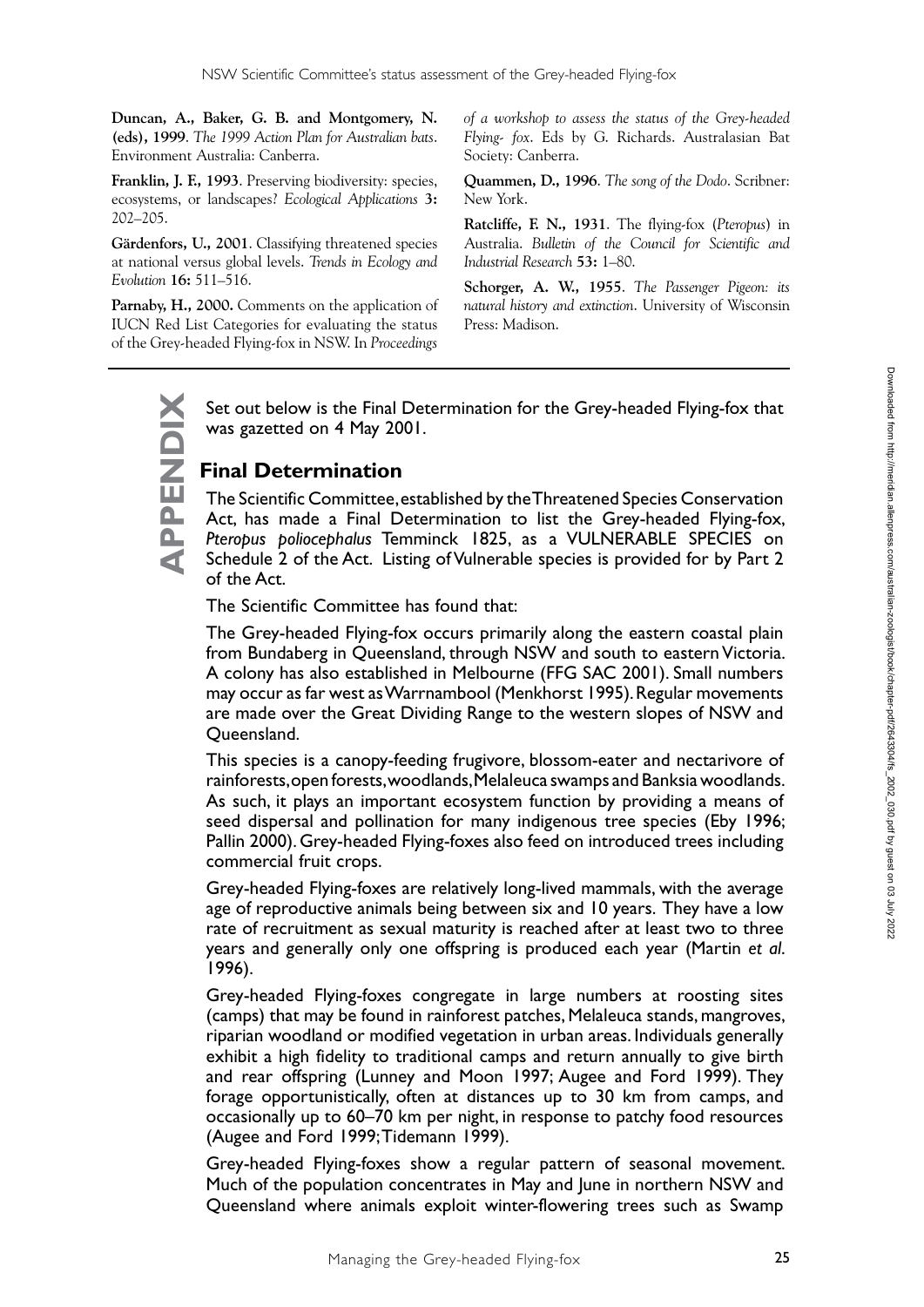# **APPENDIX XIQNENDR**

Mahogany Eucalyptus robusta, Forest Red Gum *E. tereticornis* and Paperbark *Melaleuca quinquenervia* (Eby *et al*. 1999; P. Birt and L. Hall, pers. comm.). Food availability, particularly nectar flow from flowering gums, varies between places and from year to year.

Historically, Grey-headed Flying-foxes had a greater range in Australia and numbers were estimated as being in the "many millions" (Ratcliffe 1932). Counts of flying foxes over the past decade suggest that the national population may have declined by up to 30% (Birt 2000; Richards 2000). Regular visits to flying-fox camps during this period have shown a marked decline in the numbers of animals using several camps (reductions of 31% to 94% have been recorded at five camps, Eby 2000; Hall 2000; Parry-Jones; P. K. Eby pers. comm.). It has also been estimated that the population will continue to decrease by at least 20% in the next three generations given the continuation of the current rate of habitat loss and culling (Martin 2000).

The main threat to Grey-headed Flying-foxes in NSW is clearing or modification of native vegetation. This removes appropriate camp habitat and limits the availability of natural food resources, particularly winter-spring feeding habitat in north-eastern NSW. The urbanisation of the coastal plains of south-eastern Queensland and northern NSW has seen the removal of annually-reliable winter feeding sites, and this threatening process continues (Catterall *et al*. 1997; Pressey and Griffith 1992; P. Clarke, unpublished data). In NSW less than 15% of potentially suitable forest for the Grey-headed Flying-fox occurs in conservation reserves; only 5% of roost sites are similarly reserved (Hall and Richards 2000).

The use of non-destructive deterrents, such as netting and noise generators, to limit flying-fox damage to fruit crops is not universal in the horticultural industry. While licences are issued to cull limited numbers of Grey-headed Flying-foxes, uncontrolled culling using destructive methods such as shooting and electrocution occurs and large numbers of bats are culled (Vardon and Tidemann 1995; Richards 2000). The impact of destructive methods has not been measured but is likely to be greatest in those years when natural food is scarce. Also, culling has a disproportionate impact on lactating and pregnant females (Parry-Jones 1993).

The species is also threatened by direct harassment via shooting at roosts, the destruction of camps and by being possible carriers for viral pathogens (Lunney and Moon 1997; Tidemann 1999).

Grey-headed Flying-foxes face potential competition and hybridisation from Black Flying-foxes, Pteropus alecto, as this species is extending its range south into northern NSW (Webb and Tidemann 1995). Colonisation of northern NSW may be assisted by the flexible reproduction of *P. alecto* and dispersal from largely intact northern habitats (Vardon and Tidemann 2000) into more fragmented habitat in the south.

In view of the above points, the Scientific Committee is of the opinion that the Grey-headed Flying-fox, *Pteropus poliocephalus*, is likely to become endangered unless the circumstances and factors threatening its survival or evolutionary development cease to operate, and is therefore eligible for listing as a Vulnerable species.

Dr Chris Dickman Chairperson Scientific Committee

Gazettal date: 4 May 2001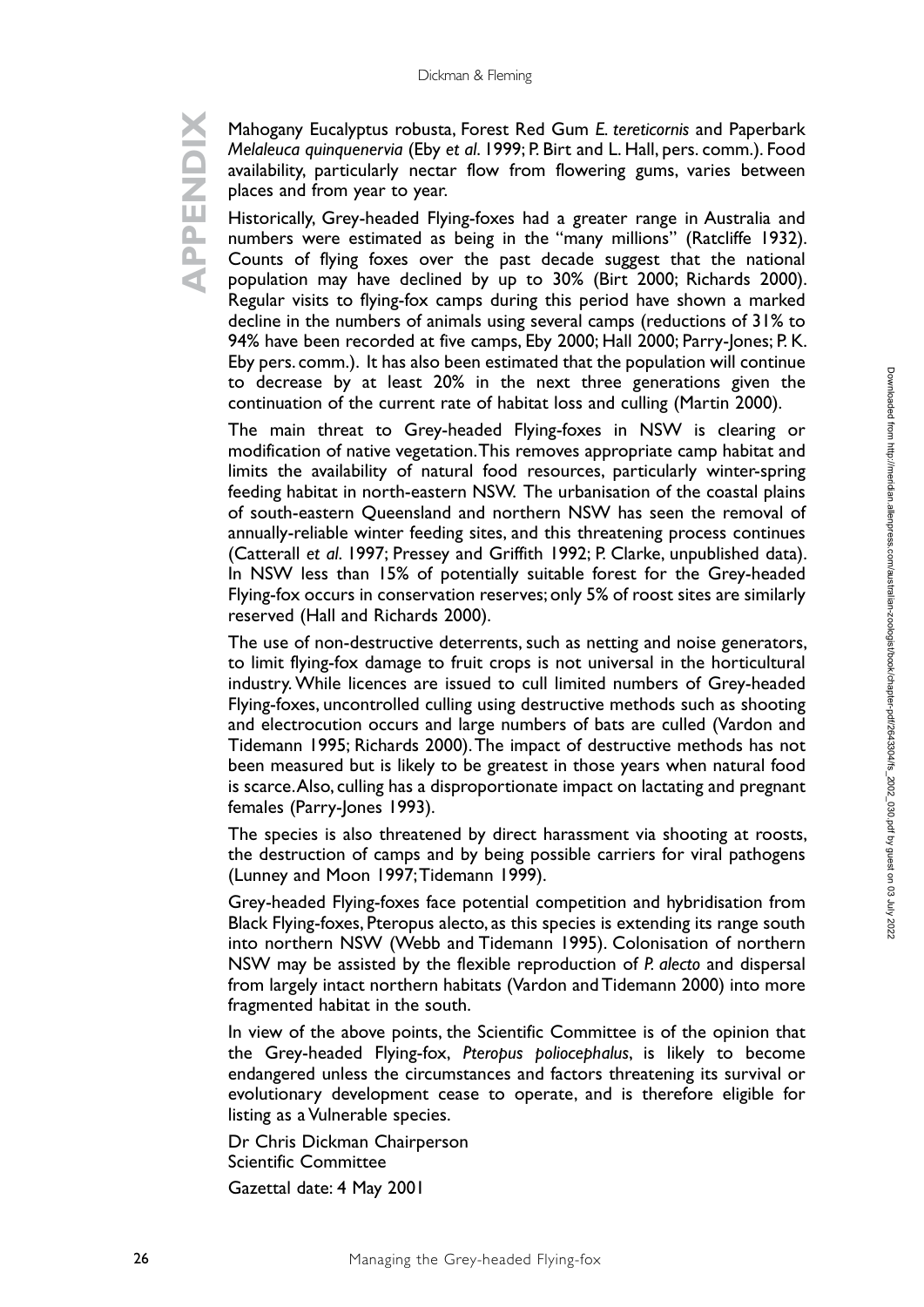#### **Appendix references**

Augee, M.L. and Ford, D. (1999). Radio-tracking studies of Grey-headed Flying-foxes, *Pteropus poliocephalus*, from the Gordon colony, Sydney. *Proceedings of the Linnean Society of New South Wales* **121**, 61-70.

Birt, P. (2000). Summary information on the status of the Grey-headed (*Pteropus poliocephalus*) and Black (*P. alecto*). In '\*Proceedings of a Workshop to Assess the Status of the Grey-headed Flying Fox'. (Eds G. Richards and L. Hall.) (Australasian Bat Society: Canberra.)

Catterall, C.P., Storey, R.J. and Kingston, M.B. (1997). Reality versus rhetoric: a case study monitoring regional deforestation. In 'Conservation Outside Nature Reserves.' (Eds P. Hale and D. Lamb.) pp. 367- 377. (Centre for Conservation Biology, University of Queensland: Brisbane.)

Eby, P. (1996). Interactions between the Grey-headed Flying Fox *Pteropus poliocephalus* (Chiroptera: Pteropodidae) and its diet plants - seasonal movements and seed dispersal. Ph.D. Thesis, University of New England, Armidale.

Eby, P. (2000). The results of four synchronous assessments of relative distribution and abundance of Grey-headed Flying-fox *Pteropus poliocephalus.* In

'\*Proceedings of a Workshop to Assess the Status of the Grey-headed Flying Fox'. (Eds G. Richards and L. Hall.) (Australasian Bat Society: Canberra.)

Eby, P., Richards, G., Collins, L. and Parry-Jones, K. (1999). The distribution, abundance and vulnerability to population reduction of a nomadic nectarivore, the Grey-headed Flying-fox *Pteropus poliocephalus* in New South Wales, during a period of resource concentration. *Australian Zoologist* **31**, 240-253.

Flora and Fauna Guarantee - Scientific Advisory Committee (2001). Final recommendation on a nomination for listing – *Pteropus poliocephalus* Temminck 1825 – Grey-headed Flying-fox. Department of Natural Resources and Environment, Melbourne.

Hall, L.S. (2000) In '\*Proceedings of a Workshop to Assess the Status of the Grey-headed Flying Fox'. (Eds G. Richards and L. Hall.) (Australasian Bat Society: Canberra.)

Hall, L.S. and Richards, G. (2000). 'Flying Foxes: Fruit and Blossom Bats of Australia.' (UNSW Press: Sydney.)

Lunney, D. and Moon, C. (1997). Flying-foxes and their camps in the remnant rainforests of north-east New South Wales. In 'Australia's Ever-Changing Forests III: Proceedings of the Third National Conference on Australian Forest History'*.* (Ed. J. Dargavel.) pp. 247-277. (Centre for Resource and Environmental Studies, Australian National University: Canberra.)

Martin, L. (2000). In '\*Proceedings of a Workshop to Assess the Status of the Grey-headed Flying Fox'. (Eds G. Richards and L. Hall.) (Australasian Bat Society: Canberra.)

Martin, L., Kennedy, J.H., Little, L., Luckhoff, H., O'Brien, G.M., Pow, C.S.T., Towers, P.A., Waldon, A.K. and Wang, D.Y. (1996). The reproductive biology of Australian flying-foxes (genus *Pteropus*). *Symposium of the Zoological Society of London* **67**, 167-184.

Menkhorst, P.W. (1995). Grey-headed Flying-fox *Pteropus poliocephalus* Temminck, 1825. In 'Mammals of Victoria'. (Ed. P.W. Menkhorst.) pp. 156–158. (Oxford University Press: Oxford.)

Pallin, N. (2000). Ku-ring-gai flying-fox reserve: habitat restoration project, 15 years on. *Ecological Management and Restoration* **1**, 10-20.

Parry-Jones, K.A. (1993). The movements of *Pteropus poliocephalus* in New South Wales. Ph.D. Thesis, University of New South Wales, Sydney.

Parry-Jones, K.A. (2000). In '\*Proceedings of a Workshop to Assess the Status of the Grey-headed Flying Fox'. (Eds G. Richards and L. Hall.) (Australasian Bat Society: Canberra.)

Pressey, R.L. and Griffith, S.J. (1992). Vegetation of the coastal lowlands of Tweed Shire, northern New South Wales: plant communities, species and conservation. *Proceedings of the Linnean Society of New South Wales* **113**, 203-243.

Ratcliffe, F.N. (1932). Notes on the fruit bats (*Pteropus* spp.) of Australia. *Journal of Animal Ecology* **1**, 32–57.

Richards, G. (2000). In '\*Proceedings of a Workshop to Assess the Status of the Grey-headed Flying Fox'. (Eds G. Richards and L. Hall.) (Australasian Bat Society: Canberra.)

Tidemann, C.R. (1999). Biology and management of the Grey-headed Flying-fox, *Pteropus poliocephalus*. *Acta Chiropterologica* **1**, 151-164.

Vardon, M.J. and Tidemann, C.R. (1995). Harvesting of flying-foxes (*Pteropus* spp.) in Australia: could it promote the conservation of endangered Pacific Island species? In 'Conservation Through the Sustainable Use of Wildlife.' (Eds G. Grigg, P. Hale and D. Lunney.) pp. 82-85. (University of Queensland: Brisbane.)

Vardon, M.J. and Tidemann, C.R. (2000). The black flying-fox *(Pteropus alect*o) in north Australia: juvenile mortality and longevity. *Australian Journal of Zoolog*y, **48**, 91–97.

Webb, N. and Tidemann, C.R. (1995). Hybridisation between Black (*Pteropus alecto*) and Grey-headed (*P. poliocephalus*) Flying-foxes (Megachiroptera: Pteropodidae). *Australian Mammalogy* **18**, 19-26.

\*NOTE: The publication 'Proceedings of a Workshop to Assess the Status of the Grey-headed Flying Fox' is available on the Australasian Bat Society Web Page at the following address: -http://batcall.csu.edu.au/batcall/abs/home.htm